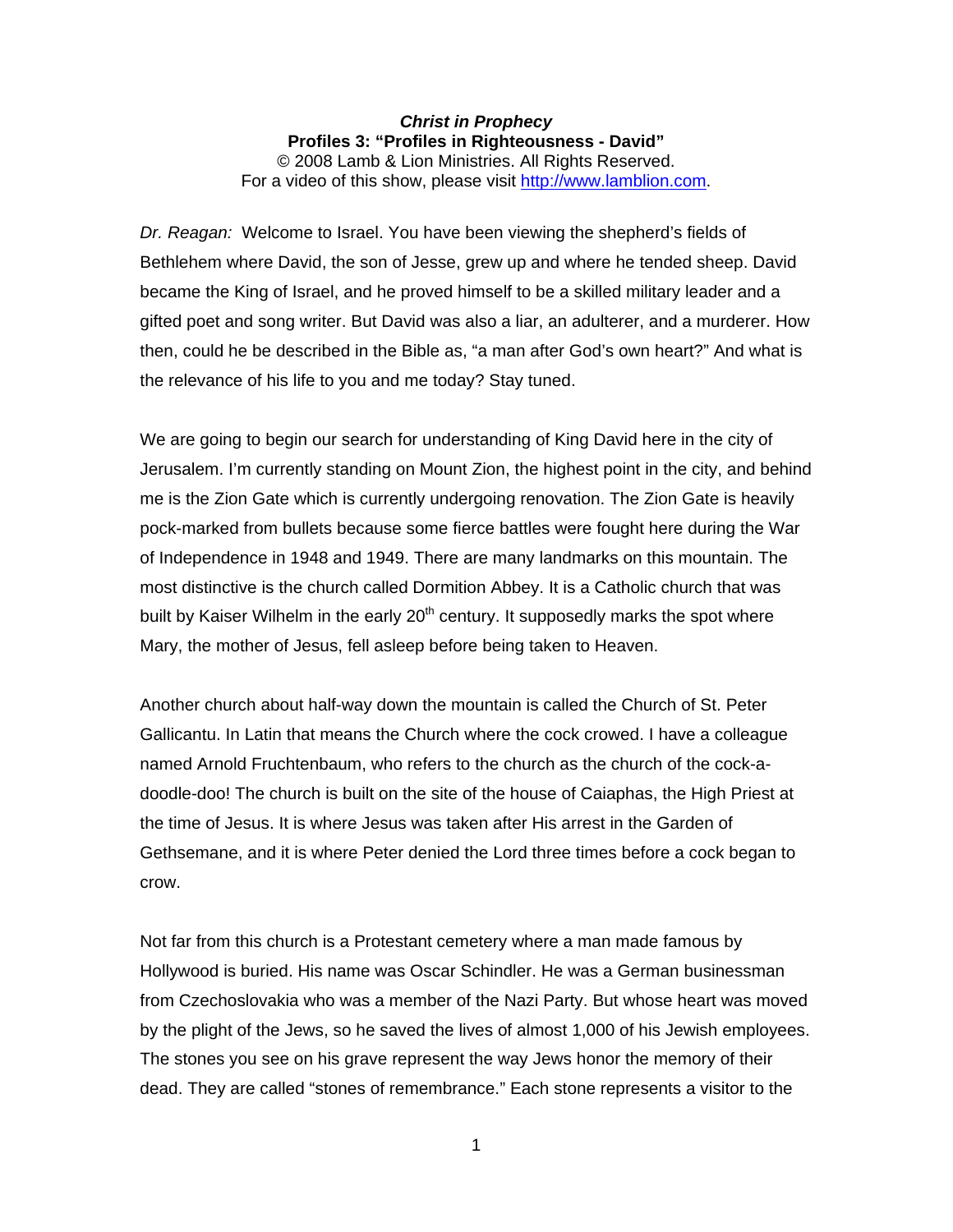grave. Horatio Spafford, the writer of the great hymn, "It Is Well With My Soul," is also buried in a cemetery here on Mount Zion. Next to the Dormition Abbey is a medieval building that was constructed by the Crusaders. The crusader building occupies a very historic site; it is the place where the Last Supper of Jesus and His disciples was held. It is also the site of the first church in Jerusalem, the Messianic-Jewish church headed up by James, the brother of Jesus. On the same site is the traditional tomb of David, located on the first floor directly below the Upper Room that marks the site of the Last Supper. This, of course is not the true site of David's tomb since the Bible says he was buried inside the ancient City of David, which is some distance from here. This tomb was constructed by the Crusaders who were thoroughly confused about Biblical history and Biblical sites. Nonetheless, let's step inside and visit the traditional tomb of David. Before entering the tomb it is necessary for all males to wear a hat. So, I'm going to put on this yarmulke and we'll be ready to go. Let's go.

Normally, when I come here, I read David's psalm 23. But this time I want to read something different. It's taken from Psalm 27 verse 1. "The Lord is my light and my salvation; Whom shall I fear? The Lord is the defense of my life; whom shall I dread?" He then proceeds in verse four to say, "One thing I have asked from the Lord, that I shall seek: That I may dwell in the house of the Lord all the days of my life, to behold the beauty of the Lord, and to meditate in His temple." Let's go take a look at the tomb.

I want to talk with you for just a moment about a very important event in the life of David. And I thought this would be a good place to do it because that tower behind me there is called the tower of David. We're on the west side of the old city near the Jaffa Gate. This morning during my personal devotions I turned to Psalm 144 and I was reminded of this site. David wrote, "Blessed be the Lord my rock, He is my lovingkindness and my fortress. He is my high tower, and my deliver. My shield and the one in whom I take refuge."

You know folks nearly all Christians are familiar with the story of how God gave David's son Solomon one request before he succeeded his father as king. His request was a selfless, magnanimous one that he might be given wisdom so that he could rule wisely. Just think, he could have asked for wealth, he could have asked for military power, or an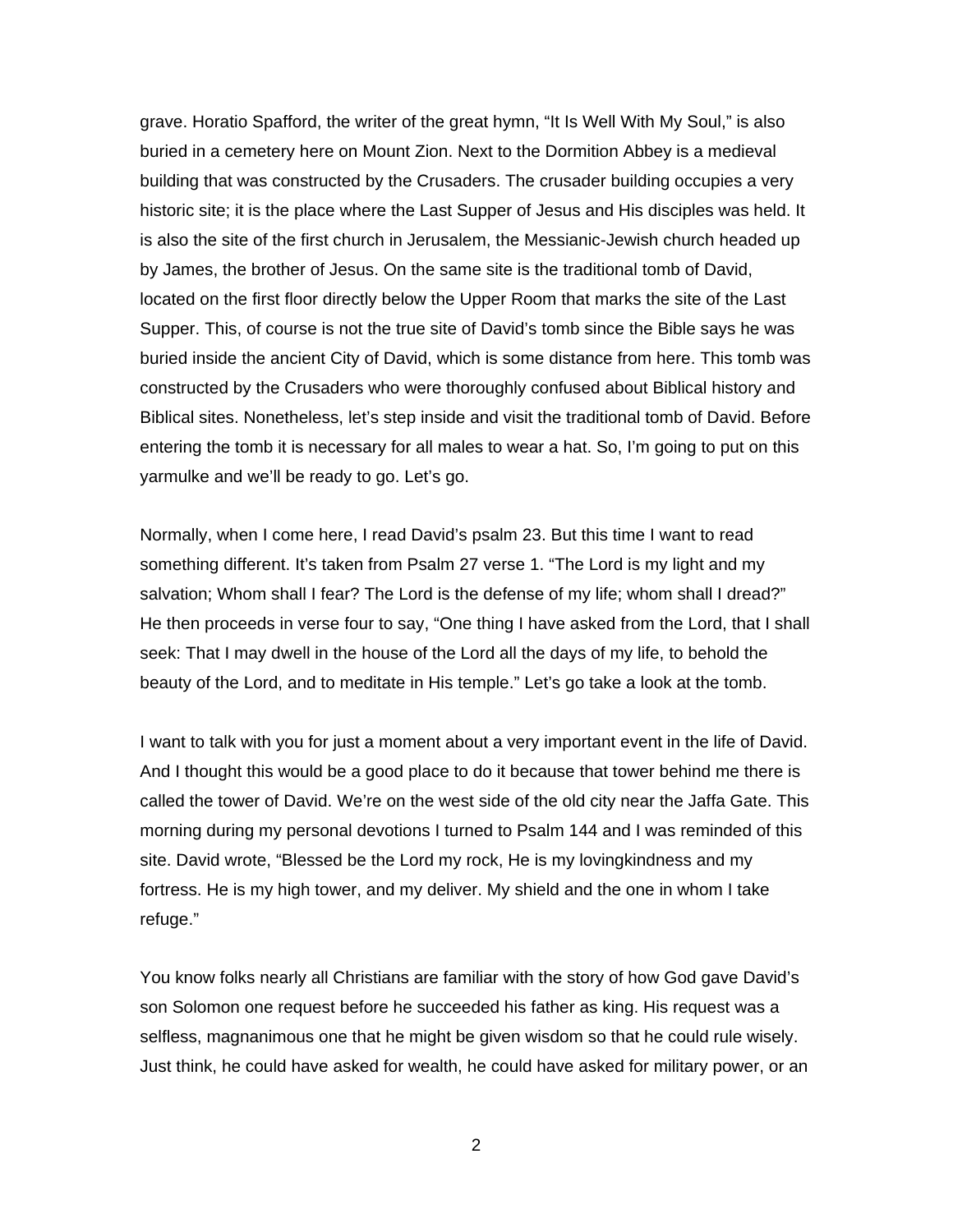empire that encompassed the then-known world. But no, he asked for wisdom, and God was pleased.

What most Christians do not know is that David also made one basic request of God, and what he requested was a thousand times more profound. As Psalm 27 reveals, David requested intimacy with the Lord. Let's read it again, Psalm 27:4, "One thing I have asked from the Lord, that I shall seek: That I may dwell in the house of the Lord all the days of my life, to behold the beauty of the Lord, And to meditate in His temple." This overwhelming desire to experience the Lord's presence was a constant theme of David's poetry. For example, in Psalm 26, he wrote, "O Lord, I love the habitation of your house, and the place where your glory dwells." Likewise, in Psalm 69 David cries out, "Zeal for Your house (the Temple) has consumed me." David loved the Lord with all his heart, and he yearned for fellowship with the Lord above all other things.

Now, of course, it is one thing to write such sentiments, and it is quite another to live them. Our actions always speak louder than our words, and truer than our words. So, what about David's actions? Did they reflect his words? Did they demonstrate an intimate relationship with God? I think they did, and I want to give you three examples. The first occurred when David was a teenager. The event took place in a valley about 15 miles to the west of here. Let's go there.

Well, folks, here we are in the Valley of Elah. Those of you who are familiar with Biblical geography will recognize that name immediately. It is the site where David confronted the Philistine giant named Goliath. The Israelite army was located on these high bluffs over here. Then there was the Valley of Elah in between and over on those bluffs was where the Philistine army was located. When David arrived on the scene, the two armies had been camped here facing each other for a period of 40 days. Each day the Philistine giant, Goliath, would come down into this valley and taunt the Israelites, daring any of them to come out and fight him, promising that if they could kill him the whole Philistine army would surrender. But King Saul and all his men were terrified of the giant, and no one would accept his challenge. That is, no one until David arrived on the scene. You see, he had walked from Bethlehem to deliver food to three older brothers who were soldiers in King Saul's army. And when David heard the giant's taunt, he was bewildered by the fact that no one was willing to take him on. David cried out, "Who is this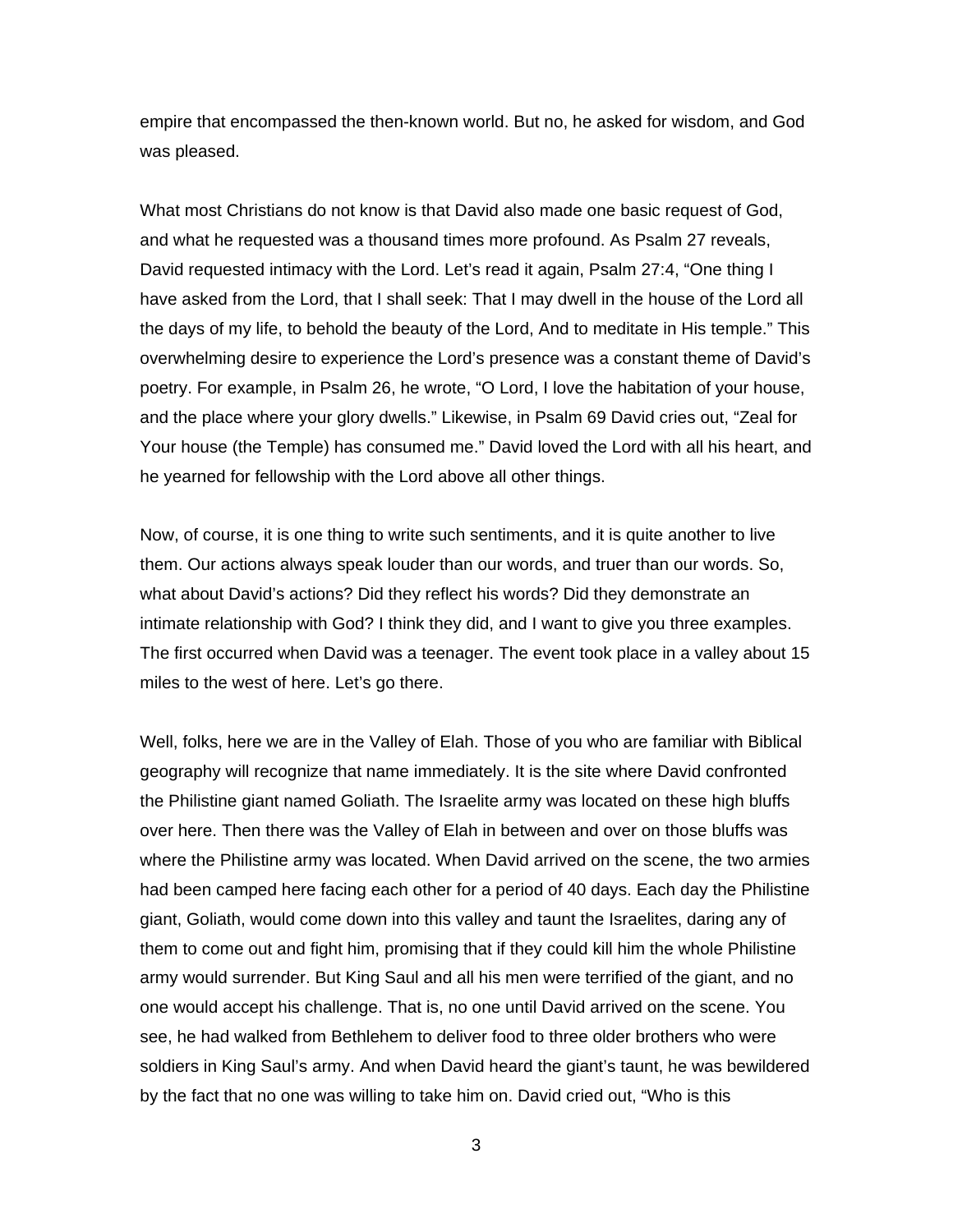uncircumcised Philistine that he should taunt the armies of the living God?" David immediately went to Saul and requested permission to confront Goliath. But Saul refused. He said David was too young and too inexperienced in warfare. David responded by pointing out that he had killed both a lion and a bear while protecting his sheep. He then declared, "The Lord who delivered me from the paw of the lion and from the paw of the bear, he will deliver me from the hand of this Philistine." Saul then agreed for David to go. But first, he clad him with armor. The resulting scene must have been absolutely hilarious, for young David was so burdened down by the heavy armor that he could hardly walk! David decided to cast the armor aside and get five stones, smooth ones, from the creek bed.

Now folks, I've been here many times, and because I've been here many times I know how hard it is to find five smooth stones. Because over the years, tens of thousands of tourists have come and walked up and down this river bed, this stream bed here, and they picked about every smooth stone you can find. In fact, I don't even know why there are any stones left. So, I positioned five smooth stones here, make sure I would have them. David got them, these are really five smooth ones, and then what he did was to take a shepherd's bag, like this one, and he pulled out his sling, put the five stones in the bag, and then he went forth confidently to meet Goliath. David came running at Goliath with a sling shot in his hand and when Goliath saw him, he said "What am I a dog that you should come at me like this?" That's when the young teenager made his famous declaration, "You come with a sword, a spear, and a javelin, but I come to you in the name of the Lord of hosts, the God of the armies of Israel, whom you have taunted." Then David declared, "The battle is the Lord's, and He will give you into my hands." David took one of his smooth stones from his shepherd's pouch, he put it inside of his sling, he began to put it around his head like this, he threw the stone and it hit Goliath right in the center of his forehead. Goliath fell on the ground dead, David went over and took his huge sword and chopped his head off. And at that, the Israelites cheered and attacked and chased the Philistines all the way back to their coastal cities, killing many of them along the way.

The contest with Goliath revealed that David had a deep, intimate relationship with the Lord and a great trust in him. But you know what? David's exceptional relationship with the Lord was also often manifested in another way, through worship. Let's go to an Arab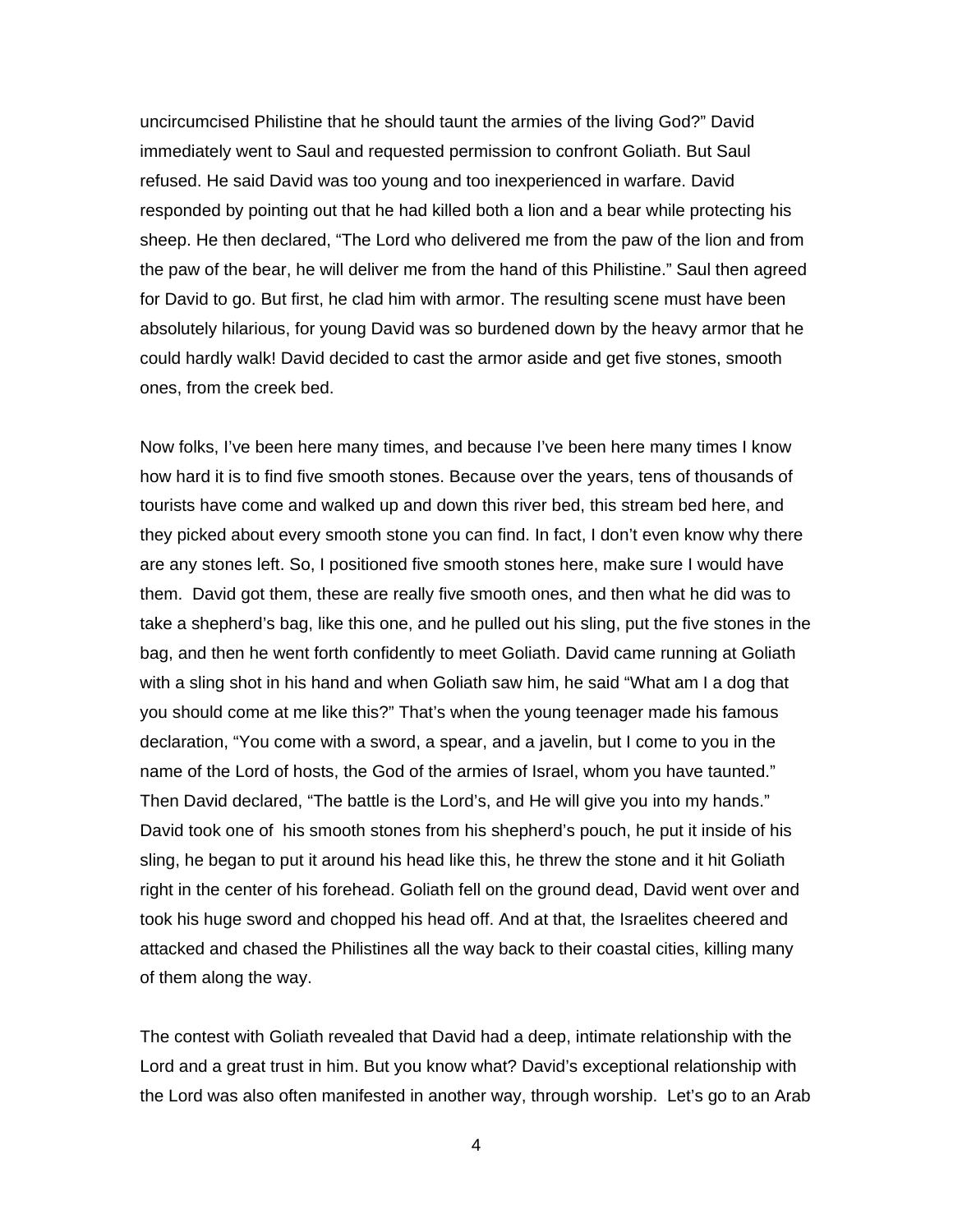town called Abu Gosh to find an example of what I'm talking about. And while we are traveling there, let's have a song by Chuck King entitled "Those Who Trust in the Lord."

Well, here we are in the village of Abu Gosh, an Arab village. But in Biblical times this was a Jewish town named Kiriath Jearim. We're about 7 miles west of Jerusalem. Believe it or not, the village of Abu Gosh is best known today as the site of the Elvis Presley service station. It features two bigger than life statues of Elvis. The interior walls are plastered with Elvis album covers, and Elvis music plays 24 hours a day.

Across the street from the station is the Hollywood of Israel where Israeli movies are made in huge sound studios. Behind the movie lot is the location of a lovely moshav called Yad Hashmona. A moshav is a collective village like a kibbutz, but the difference is that at a moshav people own their own houses. This moshav, which looks like an Alpine village, was built with lumber supplied by Christians in Finland. The moshav is occupied by Messianic Jews who make their living by building furniture. Up a hill from the moshav, and adjacent to the movie studios, is a French Catholic Church called the Church of the Ark of the Covenant. The steeple of the church features a statue of Mary holding the Christ child while standing on the Ark of the Covenant. It is symbolic of the fact that Jesus was the fulfillment of the prophetic significance of the Ark.

You see, folks, everything about the Ark of the Covenant was prophetically symbolic of the Messiah. The Ark was made of wood, which was a symbol of the fact that the Messiah would be human. It was overlaid with gold, which was a symbol of the fact that the Messiah would be also divine. And inside the ark were three items: one was a pot of manna, the other was the tablets of Moses that the Ten Commandments were written on, and a third was Aaron's rod that budded. Each one of these had prophetic significance. Take for example the pot of manna; it was symbolic of the fact that the Messiah would be the Bread of Life. And then there was Aaron's rod that budded, which was symbolic of the fact that the Messiah would die and come back to life, just as that rod did. And that third thing, the tablets of Moses, was an indication that the Messiah would perfectly obey the Law of God and fulfill it in every respect. Now on top of the Ark of the Covenant there was a lid that was called the Mercy Seat. On each end there was an angel and their wings touched over and once a year the high priest would walk in and he would sprinkle blood on the Mercy Seat. This was a prophetic prophecy that one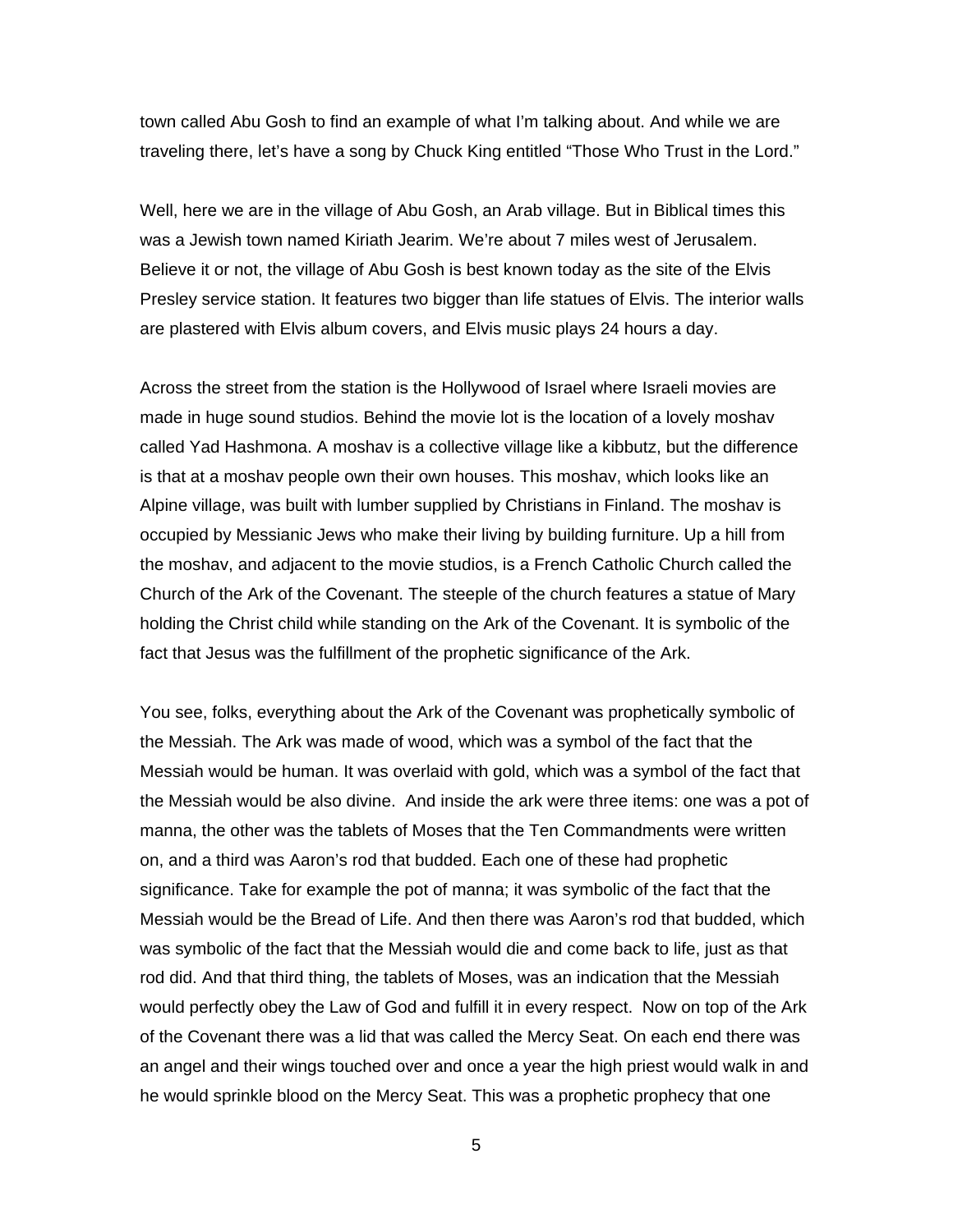when the Messiah died that His blood, the spilling of His blood, would make it possible for all of us to be reconciled to God, because the spilling of that blood would make it possible for the mercy of God to cover the Law of God. This church marks the spot where the Ark of the Covenant was stored in a farm house for almost 70 years. And you know the very first time that I ever visited this church, I had a startling experience. I'd like to tell you about it. Let's go inside.

I had a pilgrimage group with me, and when I finished my lecture about the site, one of the pilgrims requested that we sing the song, "We Are Standing on Holy Ground." So, we stood and started singing that song. Well, the second phrase of that song is, "And I know that there are angels all around." As just as we began to sing that, I lifted my hands, looked up at the ceiling, and lo and behold there were angels all over the ceiling!

Let's review for a moment how the Ark of the Covenant came to rest here in the farm house of a man named Abinadab. During the period of the Judges, the Children of Israel became increasingly rebellious toward the Lord. Near the end of that 400 year period of time, the Philistines sent an army against Israel. Incredibly, the Israelites decided to take the Ark of the Covenant out of the Holy of Holies and carry it into the battle with them. They believed that if they did that, God would not allow the Philistines to win. In short, the Israelites treated the Holy Ark like it was a rabbit's foot that would bring them good luck.

Needless to say, the Lord was outraged over this desecration of the Ark and the fact that the Israelites were putting their faith in an idol rather than God. In the ensuing battle of Ebenezer, the Philistines routed the Israelites. They captured the Ark; they proceeded to Shiloh where they destroyed the Tabernacle of Moses. Thus began the strange odyssey of the Ark. The Philistines took it to their capital of Ashdod where they put it in the temple of their fish god, Dagon. But each morning, they found the statue of their god lying face down on the ground. Then, people began to experience a plague of tumors. That's when the Philistines decided the Ark was a hot box they needed to get rid of. They sent it first to Gath, then on to Ekron, but both towns suffered calamities. Finally, they decided to put it on an ox cart and just head it back toward Israel. The ox cart wandered from town to town until it finally ended up right here in Kiriath Jearim, where the Ark was stored in the farm house of Abinadab.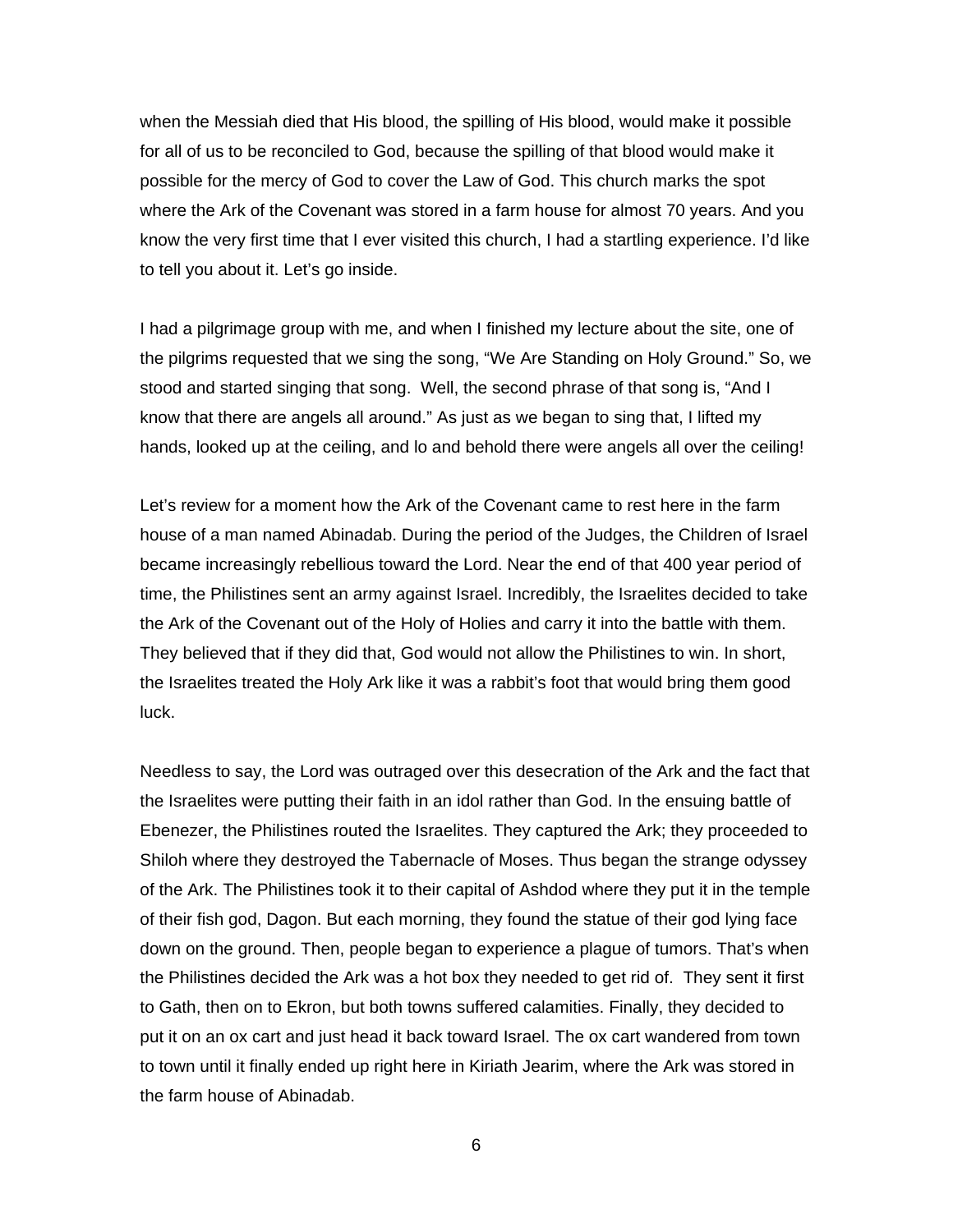The book of First Samuel says the Ark stayed here for 20 years, but you know folks that must be a reference to the last 20 years that Samuel served as a judge of Israel. I say that because we know it continued to remain here during the 40 years of Saul's reign and during the first 7 years of David's reign. So it was here a total of 67 years! Now the amazing thing is that the Tabernacle of Moses had been rebuilt in Gibeon, which is only 2 or 3 miles from here, yet no one cared enough to come get the Ark and return it to the Holy of Holies. The forgotten Ark became a symbol of Israel's apostasy. But David had never forgotten it. And after he became king of all of Israel, 7 years after he had been crowned King of Judah, he decided that the first priority of his kingship would be to bring the Ark to Jerusalem as a symbol of his determination to bring God back into the heart of his nation. According to Psalm 132, David took an oath that he would not sleep indoors or on a bed until the Ark of the Covenant and had been returned to its proper resting place. David's top priority as the king of all of Israel was to lead the nation into a spiritual revival with their God. And so, David came here to Kiriath Jearim.

The priests put the Ark on their shoulders and they headed toward Jerusalem. And David, in his delight, took off his outer robe, his priestly robe, and he began to dance before the Ark. He skipped and he shouted, he clapped his hands, he turned in circles. And he began to shout "Hallelu et Adonai! Hallelu et Adonai!" Now I'm sure that some of you viewing this program are sitting there saying to yourself, "This guy, Reagan, is making an absolute fool out of himself!" Well, that's exactly what David's wife, Michal, thought when she saw him dancing before the Ark as he entered Jerusalem. She was mortified by his un-kingly behavior, and she told him so in no uncertain terms when he got home. And you know I love David's reply. He said to her, "Honey, you ain't seen nothing yet!" In short, he was more than willing to be a fool for the Lord's sake.

The story ends with a sobering thought. We are told that because of her criticism of David's worship, Michal's womb was struck barren by God. The message is that God takes worship very seriously, and we had better be very cautious about criticizing anyone's worship. And so you have it, David in the Valley of Elah and David here in Kiriath Jearim, two examples of David's incredible dedication to God. There is a third event in David's life that clearly demonstrated his intimacy with the Lord. But for that story, we must go to the Dead Sea.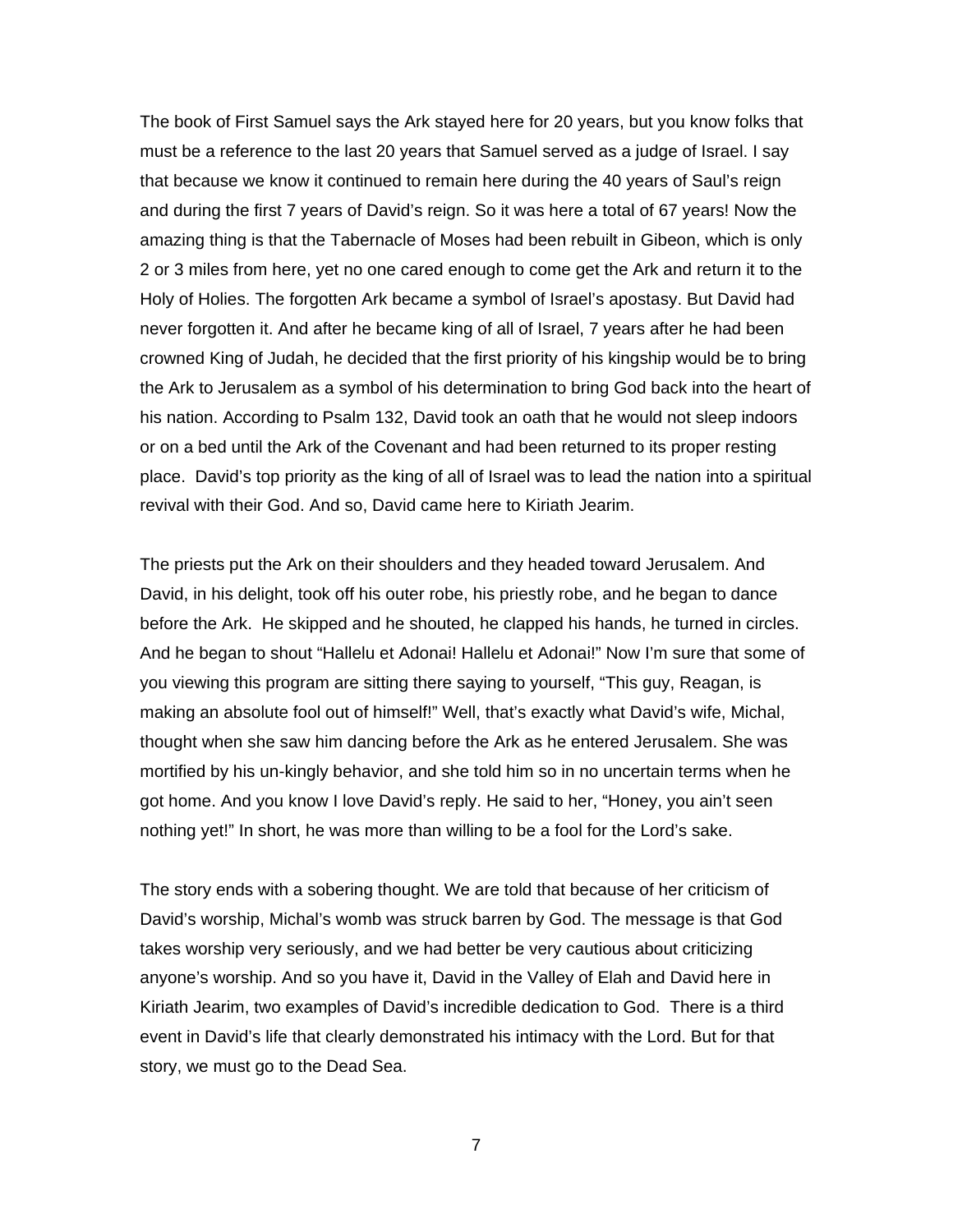This stone was placed here many years ago to mark the lowest point on the surface of the earth. When I first came here in the 1970's it read 1,291 feet below sea level. But folks, if we were to bring this up to date, first of all we would have to move it a quarter of a mile behind me and then we would have to change the reading to 1,378 feet. That's a drop of 87 feet since the 1970. The reason for that drop is the Dead Sea is rapidly receding. And it's receding because it receives very little water anymore. And the reason for that is that the water coming down from the Sea of Galilee and the Jordan River is pulled out on both sides by the Israelis and the Jordanians and used for irrigation. The Dead Sea is 42 miles long and 11 miles wide. It is still over 1,000 feet deep despite the fact that its level is dropping rapidly. Its mineral and salt content is so high that nothing can live in it. As you can see, it is a dismal body of water surrounded by a barren wilderness.

When you are in this part of Israel, the only thing you can think of is water, not this water, but drinking water. The heat here is so oppressive that one can die of dehydration very quickly. Now King David used to come to this area frequently to hide out from King Saul. And when he was in this area, he was always thinking about water. Amazingly, there is an abundant supply of fresh water not far from here at a place called Ein Gedi. Let's go there. Ein Gedi is located just up this path. As we go there, let's keep our eyes open for Ibex because they can often be seen grazing in this area.

Isn't it amazing to find such an abundant supply of fresh water out here in the middle of this terrible wasteland? This water comes from two spring-fed streams. And just think it's been flowing for over 3,000 years. Often, when David was pursued by his enemies, like King Saul, would flee out into this area, knowing that this water was here. But so did King Saul and often the king would cut him off, so that he and his mighty men ended up in the desert, living in caves, with only the water that they had brought with them. After David was crowned the king of Judah, before he was crowned the king of all of Israel, the Philistines attacked both Hebron and Bethlehem and drove him out of those towns. He began to flee in this direction but they knew of this water so they cut him off and he and his mighty men were left stranded out in the desert, living in caves using only the water they had brought with them.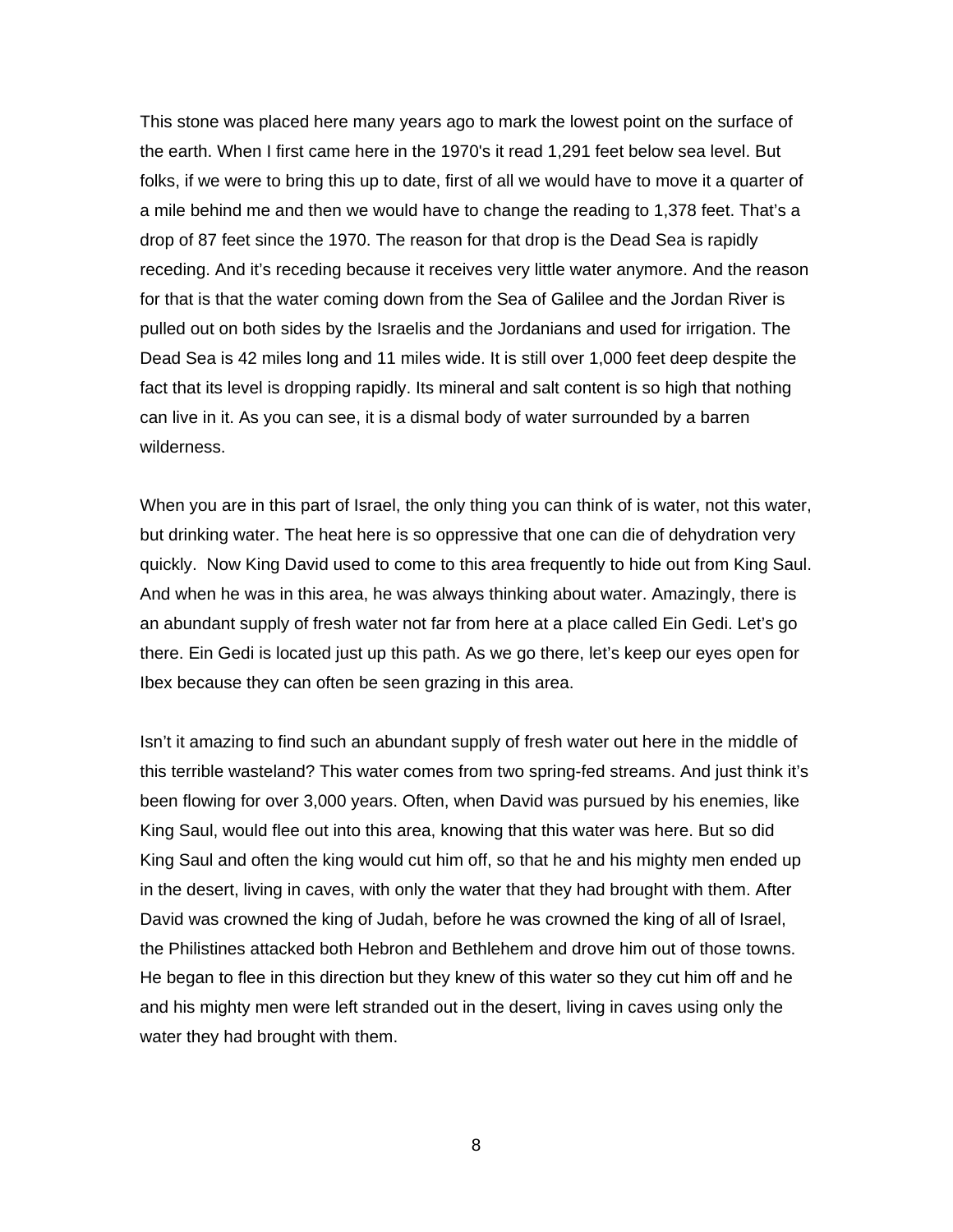One night as David and his mighty men sat around the camp fire, David grew nostalgic. He began to think about his hometown of Bethlehem and sort of in an off-hand nostalgic moment he said, "You know what I would like more than anything else in the world right now? I would like a taste of the water from the well in my home town of Bethlehem." And after saying that, he crawled into a cave and went to sleep. His mighty men looked at each other and said, "Well if that's what David wants, that's what David's gonna get!" And so the three of them spent the rest of the night going across the desert, sneaking through the Philistine lines at the threat of their lives, getting a pail of water. Coming back through the Philistine lines again, and marching back across the desert. The next morning when David got up, he looked off into the sun rise and he stretched and he rubbed the sleepy from his eyes and then he looked down and there were three of his mighty men sitting with silly grins on their faces. He looked at them and he said, "What's up, guys?" And they said, "David, look at your feet." When David looked down, he saw a pail of water. And he said to his men, "What is this?" And they said, "David that is a pail of water from your hometown of Bethlehem." He said "You mean you went across the desert last night and risked your lives to get this water for me?" And they said, "Yes David, that's what you said you wanted." And just like that, without even thinking, instinctively, David reached down, picked up the pail of water, and before the astonished eyes of his men, he poured the water out on the ground as a drink offering to Almighty God. And then he said to his men, "This water is too valuable to drink. The only thing that can be done with it is to give it as a sacrifice to God." Wow! That's what I call a man with a heart for God!

People always ask, "How could David be considered a 'man after God's own heart,' when he was such a sinner? After all he committed adultery with Bathsheba, he lied about it, and then he arranged to have her husband killed." Well, folks David was human like you and me. And like you and me, he was a sinner who sinned mightily. But he never made excuses for his sin nor did he wallow in sin, as did his son, Solomon. When he sinned, David always turned back to God in genuine repentance. Consider for example the prayer of repentance he wrote after his adultery with Bathsheba. It is recorded in Psalm 51, "Be gracious to me, O God, According to Your lovingkindness; According to the greatness of your compassion blot out my transgressions. Wash me thoroughly from my iniquity, and cleanse me from my sin. Create in me a clean heart, O